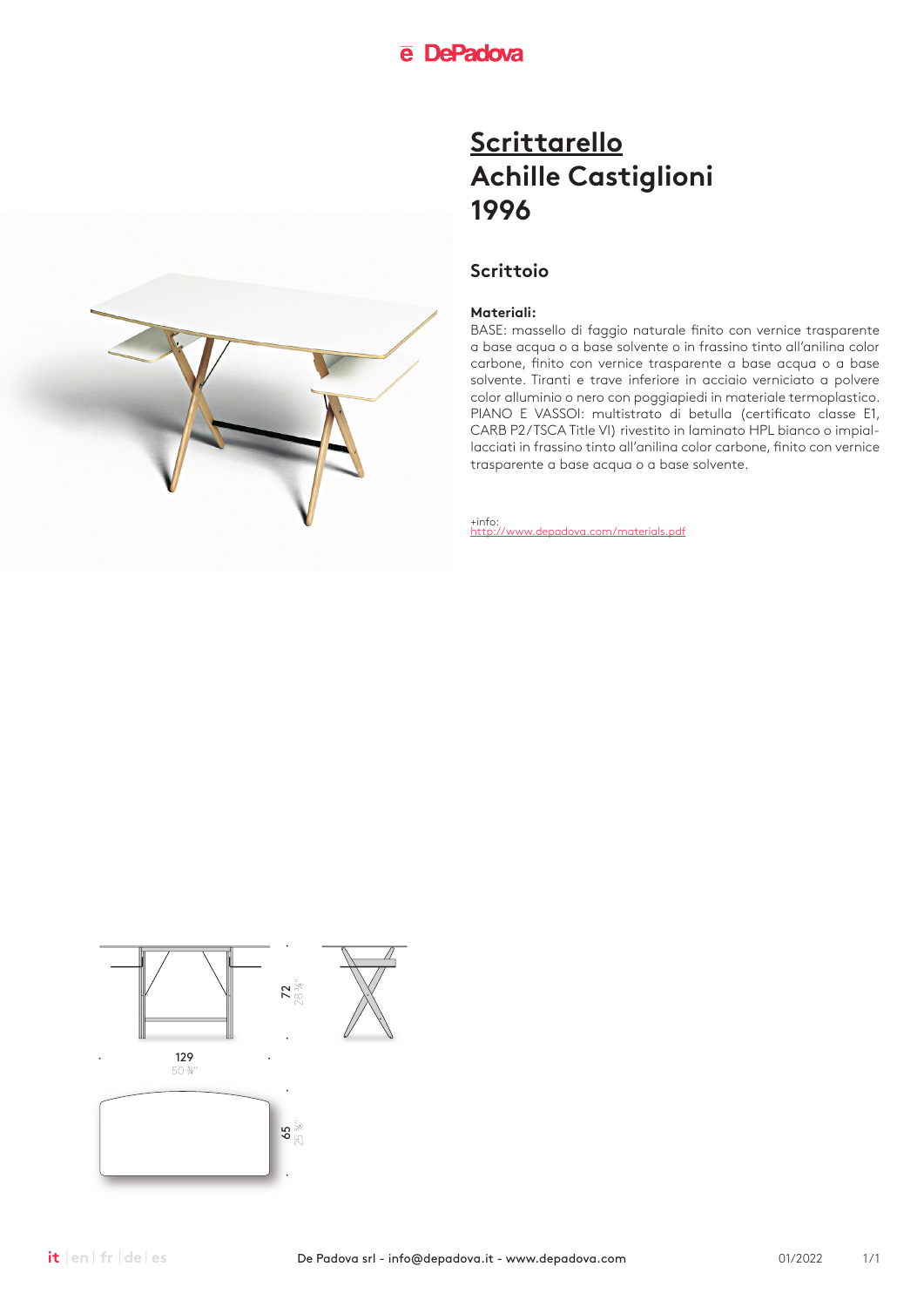## **Writing desk**

### **Materials:**

BASE: solid natural beechwood or charcoal-coloured aniline-dyed ash, both finished with transparent water-based or solvent-based coating. Tie-rods and lower rod in powder-coated steel, aluminium or black coloured, with thermoplastic footrest.

TOP AND LATERAL SHELVES: birch plywood (class E1, CARB P2 / TSCA Title VI certified), covered with white HPL laminate or veneered in charcoal-coloured aniline-dyed ash wood, finished with transparent water-based or solvent-based coating.



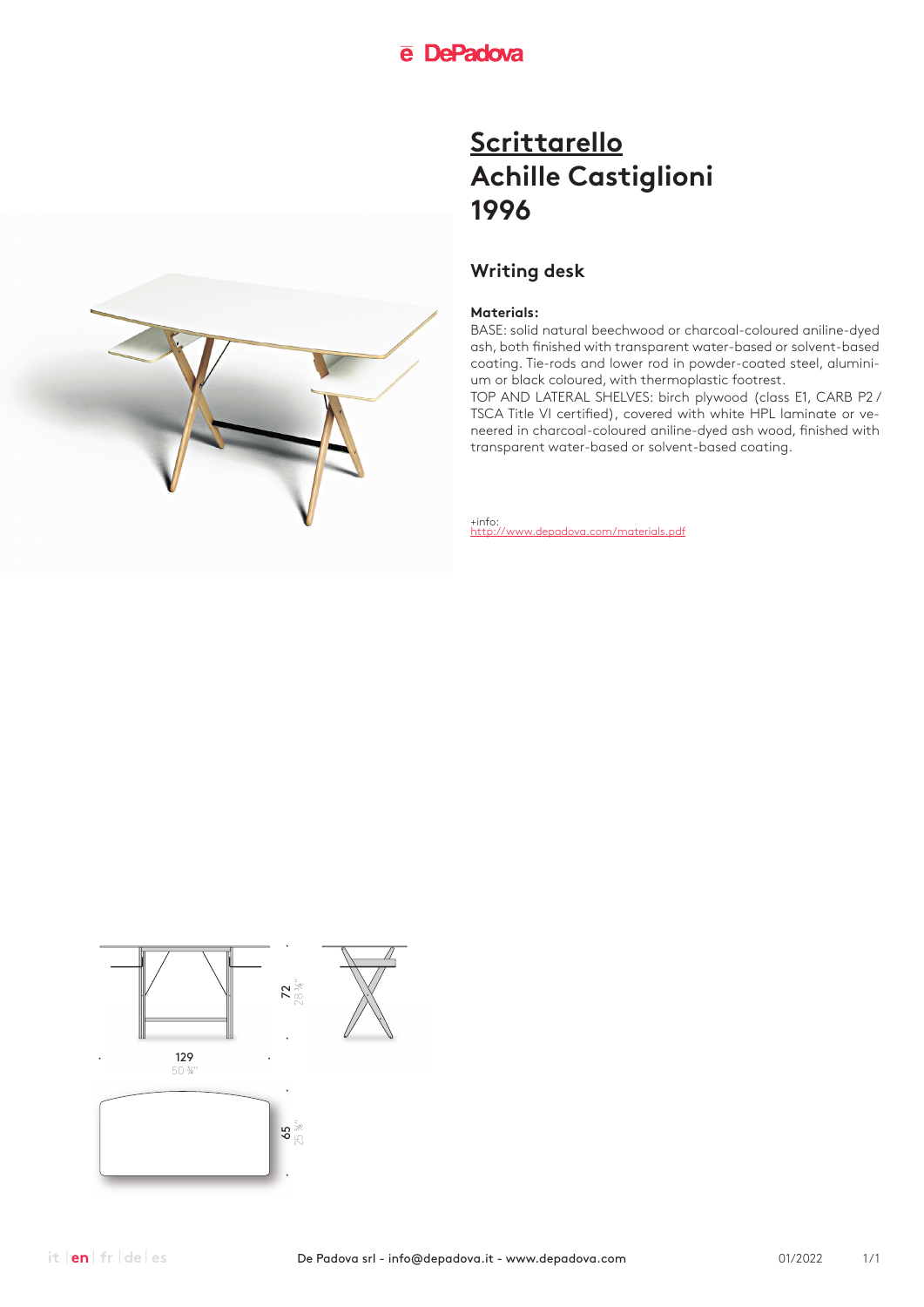### **Bureau**

#### **Matériaux:**

BASE: massif en hêtre naturel fini avec peinture transparent à l'eau ou à base de solvant ou en frêne teinté à l'aniline couleur charbon, fini avec peinture transparent à l'eau ou à base de solvant. Tirants et poutre inférieure en acier peint à poudre couleur aluminium ou noir avec repose-pieds en matière thermoplastique. DESSUS ET PLATEAUX: multiplis de bouleau (certifiée classe E1, CARB P2 / TSCA Title VI) revêtu en stratifié HPL blanc ou plaqués en frêne teinté à l'aniline couleur charbon, fini avec peinture transparent à l'eau ou à base de solvant.





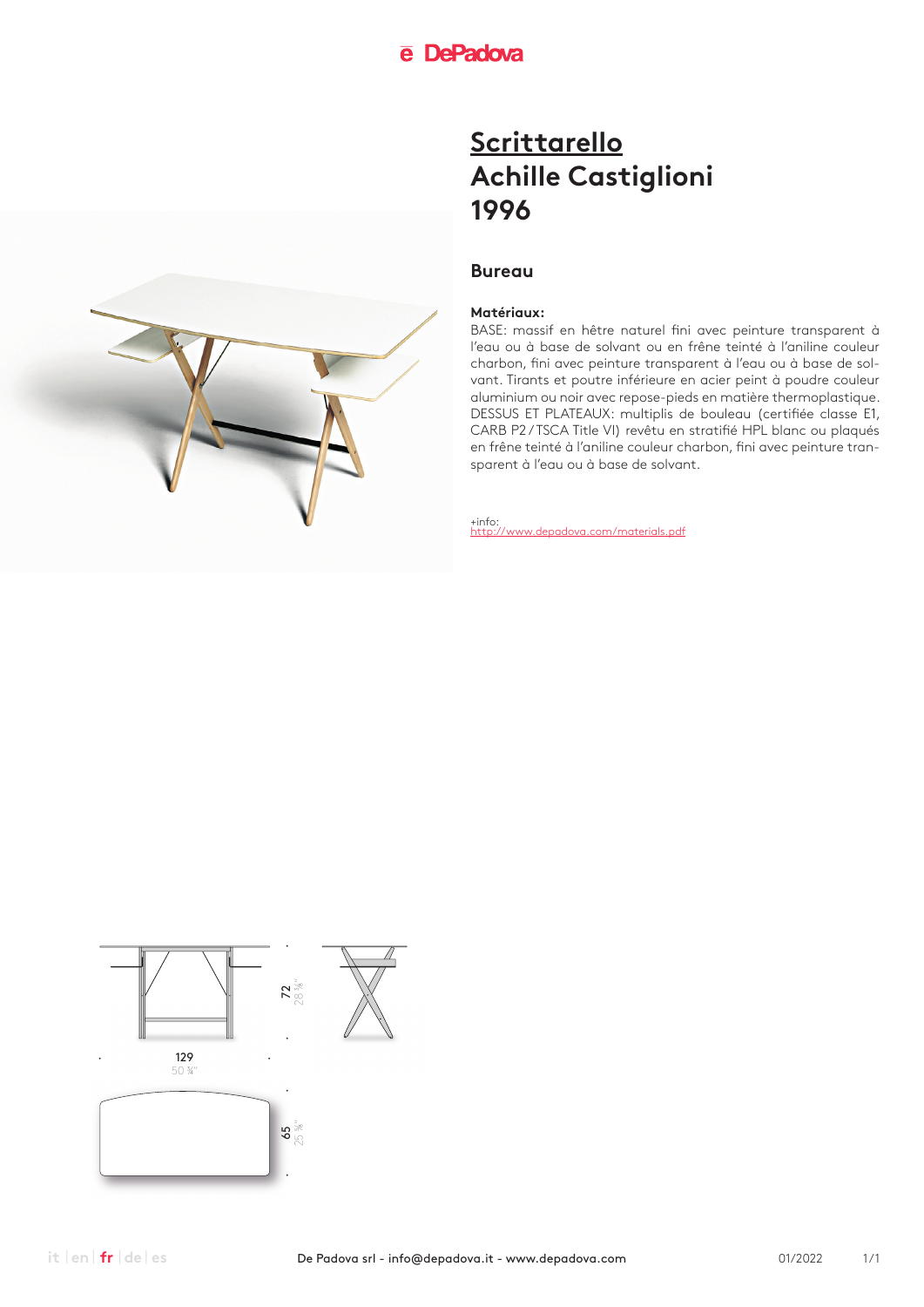## **Schreibtischtablar**

#### **Materialien:**

GESTELL: Massives Naturbuchenholz endbehandelt mit transparentem Lack auf Wasser- oder Lösemittelbasis oder Eschenholz anilingefärbt, kohlenschwarz, endbehandelt mit transparentem Lack auf Wasser- oder Lösemittelbasis. Zugstangen und unterer Träger aus Stahl mit Pulverlackierung, Aluminium oder schwarz farbig. Fußstützen in Thermoplast.

TISCHPLATTE UND TABLETTEN: Birkenmehrschichtholz (zertifiziert Klasse E1, CARB P2 / TSCA Title VI), beschichtet mit HPL-Laminat weiß, oder furniert in Eschenholz anilingefärbt, kohlschwarz, endbehandelt mit transparentem Lack auf Wasser- oder Lösemittelbasis.